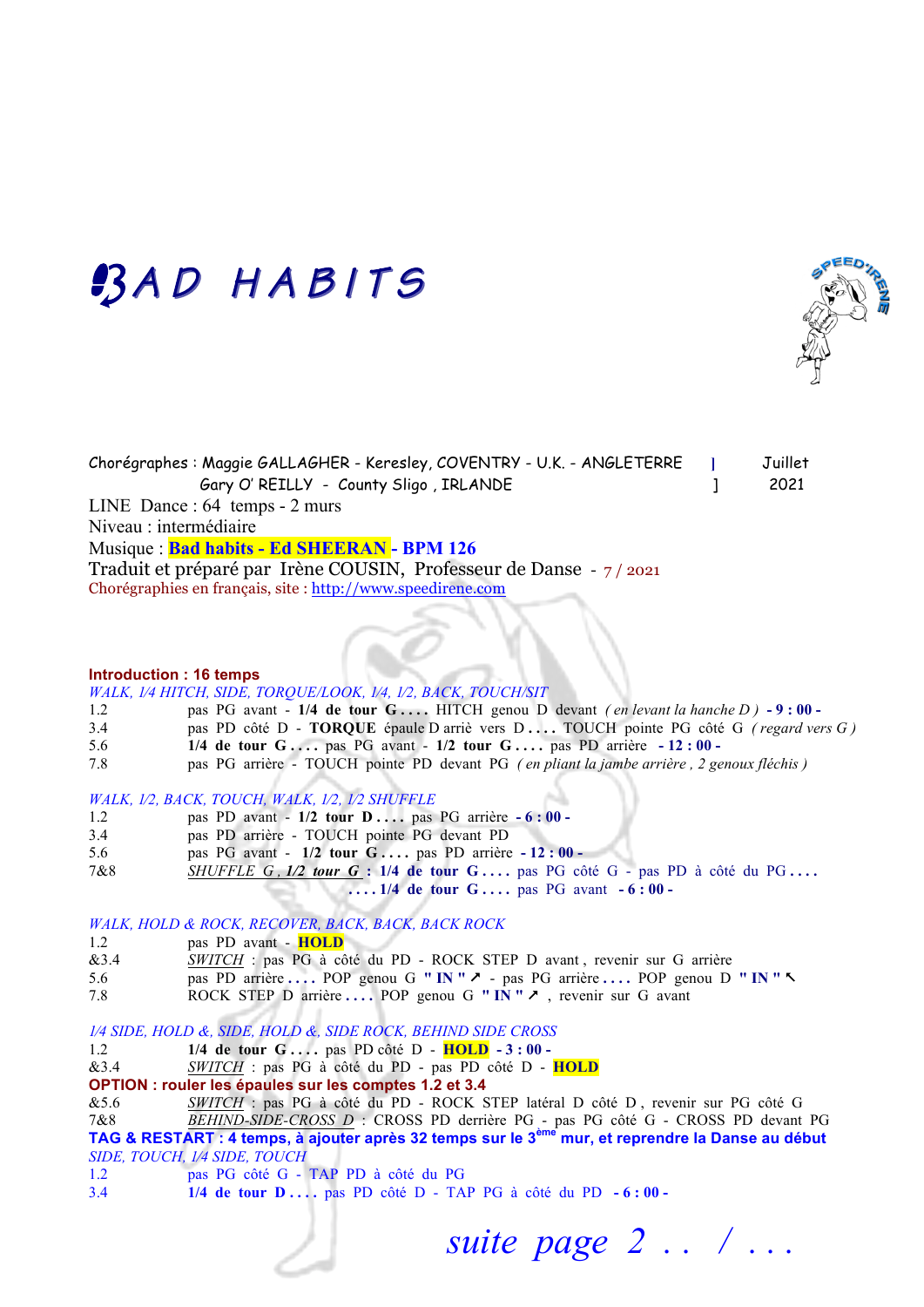# *page 2 . . / . . .*

# *SIDE, TOGETHER, WALK, RIGHT SHUFFLE, ROCK, RECOVER, 1⁄2 SHUFFLE*

- 1.2 *SIDE-TOGETHER G latéral* : pas PG côté G pas PD à côté du PG *( appui PD )*
- 3 pas PG avant
- 4&5 *SHUFFLE D avant* : pas PD avant pas PG à côté du PD pas PD avant
- 6.7 ROCK STEP G avant , revenir sur D arrière
- 8&1 *SHUFFLE G , 1/2 tour G* : 1/4 de tour G ... . pas PG côté G pas PD à côté du PG ...  **. . . . 1/4 de tour G . . . .** pas PG avant **- 9 : 00 -**

### *WALK, WALK, ANCHOR STEP, BACK, ANCHOR STEP*

- 2.3 *2 pas avant* : pas PD avant pas PG avant
- 4&5 *ANCHOR STEP D :* CROSS PD derrière PG *( lock 2de )* , revenir sur PG **petit** pas PD arrière
- 6 pas PG arrière
- 7&8 *REVERSE ANCHOR STEP D* : CROSS PD par-dessus PG *( lock 2de )* , revenir sur PG **petit** pas PD avant

# *CROSS, SWEEP, CROSS SWEEP, CROSS, 1⁄4 BACK & CROSS, SIDE*

- 1.2 CROSS PG devant PD *SWEEP* pointe PD en dedans *(d'arrière en avant )* ... . pas PD avant
- 3.4 CROSS PD devant PG *SWEEP* pointe PG en dedans *( d'arrière en avant )* **. . . .** pas PG avant
- 5.6 CROSS PG devant PD Cross left over **1/4 de tour G . . . .** pas PD arrière **- 6 : 00**
- &7.8 *SWITCH* : pas PG à côté du PD CROSS PD devant PG pas PG côté G

# *BACK/DRAG, BACK/DRAG, BACK/SIT, RECOVER, WALK, STEP LOCK*

- 1.2 pas PD arrière DRAG PG vers PD 4
- 3.4 pas PG arrière DRAG PD vers PG 4
- 5.6 ROCK STEP D arrière **. . . .** POP genou G **"IN"** & *( en pliant les 2 genoux )*, revenir sur G avant 7.8& *2 pas avant* : pas PD avant - pas PG avant - *LOCK* PD derrière PG

# **FIN : après 32 temps du 8ème mur, 1/4 de tour D . . . . RONDÉ-HITCH genou G croisé vers D** &  **pas PG avant . . . . bras D avant, index D devant**